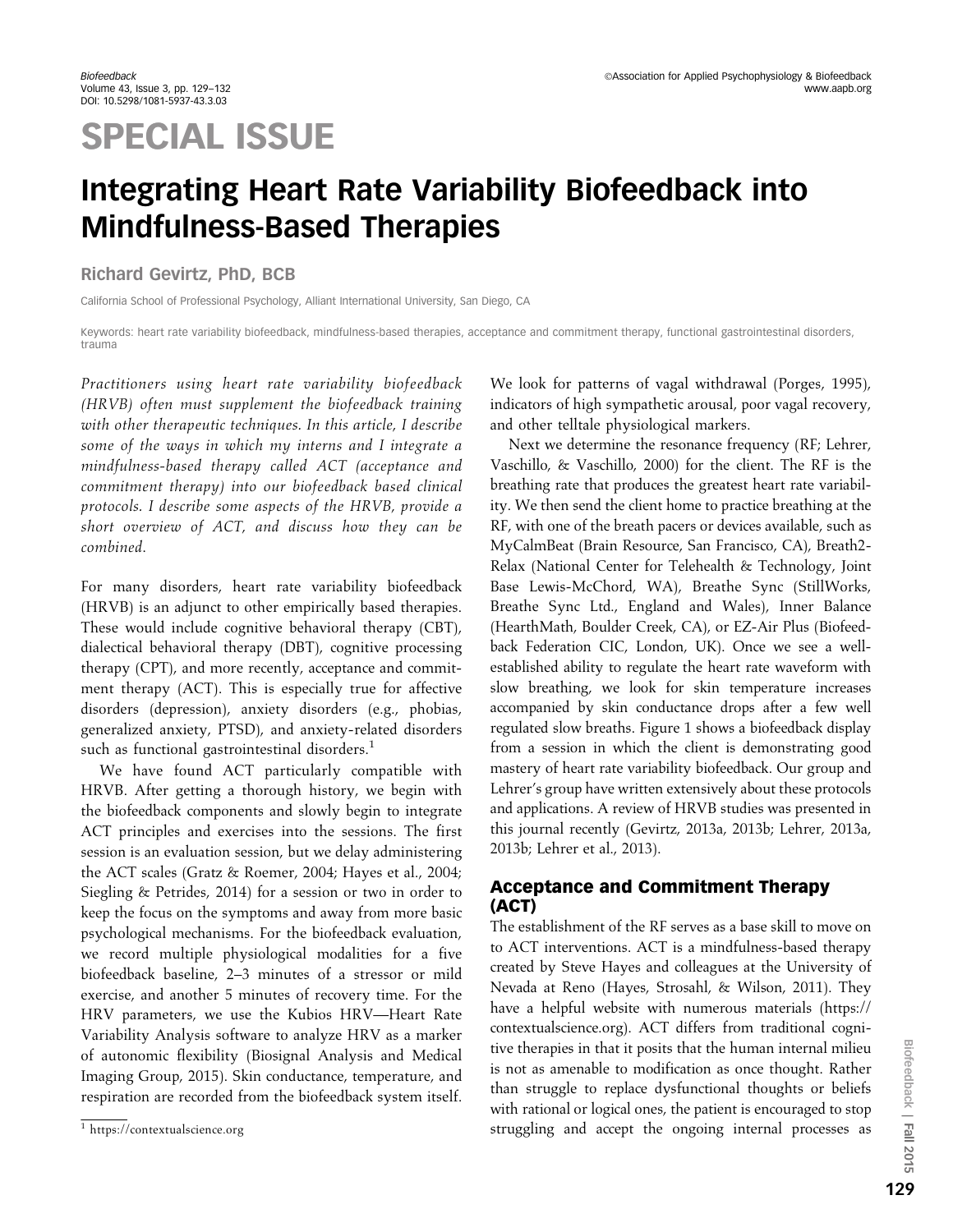

Figure 1. A typical screen shot demonstrating mastery of heart rate variability biofeedback. We look for symmetry between the respiration wave (in blue above) and the heart rate waveform (in red), maximum peak/valley amplitude, and maximum low frequency peak (in green). Positive indicators are the rising temperature and lowered skin conductance (blue and purple) in the lower right hand panel.

inevitable, as well as transient ''stories we tell ourselves.'' The struggle to avoid pain, discomfort, anxiety, sadness, or other negative processes is replaced by an acceptance-based philosophy in which valued actions, beliefs, and thoughts are the goal for commitment. The version of ACT that we have found to be the most useful is presented in the book by Russ Harris called The Happiness Trap (2008). Harris has articulated the six core principles of ACT (see Figure 2). We have developed a mantra for our ACT clients, to capture the spirit of these core principles of ACT: The goal of ACT is ''doing good not feeling good.''

As the therapy proceeds from the HRVB skills, these ACT principles are incorporated as appropriate. What follows are some examples of implementing this integration of heart rate variability biofeedback with ACT-oriented principles and therapeutic techniques, with disorders we commonly treat.

#### Functional Gastrointestinal Disorders

In our clinic, the most frequently seen disorders are functional gastrointestinal disorders. The population varies from 8-yearolds to teenagers to seniors. Amy, age 14 (not her real name), was referred for severe abdominal pain that contributed to her missing lots of school and led to many medical visits and emergency room trips. The onset for Amy was junior high school and her symptoms had worsened despite elimination diets, medication, and counseling. Her Kubios analysis revealed low heart rate variability (RMSSD was 22, LnHF was  $4.6$ ,<sup>2</sup> leading us to conclude that vagal withdrawal was the mediating physical factor. Psychosocially, Amy was a ''nice'' kid, a bit shy and socially anxious in some situations. The peer pressures of a large junior high seemed to precipitate a lot of anxiety, worried thoughts, and feelings of inadequacy.

After three sessions of HRVB with home practice, her symptoms were reduced by about 50% and we continued with the HRVB protocol, but now added ACT. We used a number of metaphors and analogies to try and get Amy to be more mindful and to reappraise her inner milieu. For example, we used the Chinese finger puzzle where the harder you pull, the tighter the bands get, to illustrate the

 $\frac{2}{3}$  Both RMSSD and LnHF are statistical indices for heart rate variability. The RMSSD is the root mean square of successive differences between adjacent interbeat intervals (the time periods between heart beats in milliseconds). The LnHF is the natural log transform of high frequency heart rate variability.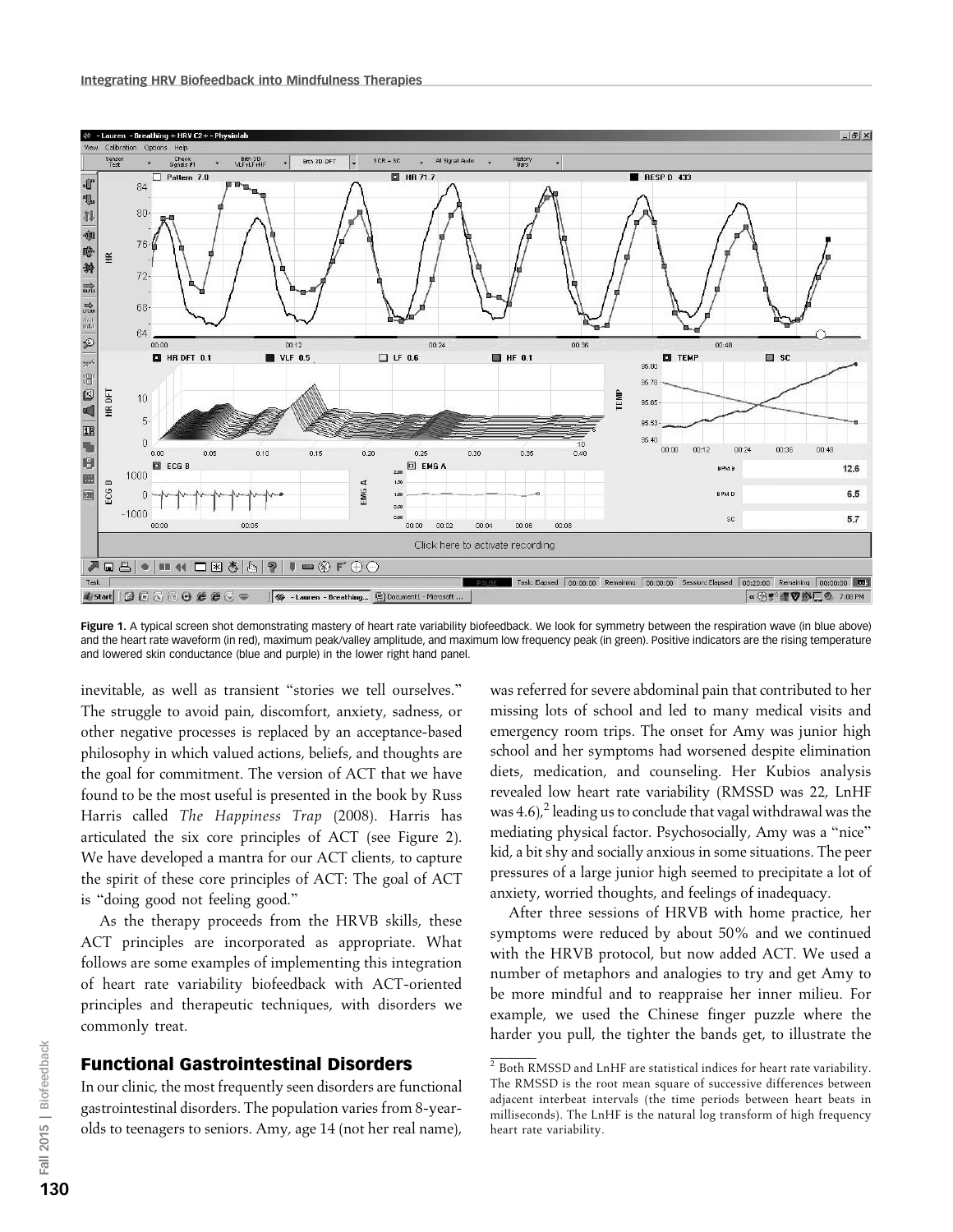**The Six Core Principles of ACT:** 

- $\bullet$ **Defusion** 
	- "Relating to your thoughts in a new way, so they have much less impact and *influence over you.*"
- $\bullet$ **Expansion** 
	- "Making room for unpleasant feelings and sensations instead of trying to suppress them or push them away."
- **Connection** 
	- "Connecting fully with whatever is happening right here, right now; focusing on and engaging in whatever you are doing or experiencing."
- **The Observing Self** 
	- "A powerful aspect of mind, which has been largely ignored by western *psychology until now."*
- *Values* 
	- "Clarifying and connecting with your values is an essential step for making life *meaningful.*"
- **Committed Action** 
	- "A rich and meaningful life is created through taking action... It happens  $\equiv$ *through effective action, guided by and motivated by your values.")*

Figure 2. The Six Core Principles of ACT (Harris, 2008, pp. 33-34).

futility of struggle. We got her to change her language to say things like ''I'm having the thought that if I don't get an A, I will be a failure.''

A powerful example that was in the news at the time was the actress Lindsay Lohan's spiral into substance abuse and rehabilitation. We use it to explore whether striving to feel good, avoid pain or discomfort, and aggressively seek positive mood boosts was a viable strategy for a good life. She related to this example and became more open to ''being with her anxiety'' like an unwelcome, but persistent guest. We find the YouTube videos by Joe Oliver to be very effective with teens and young adults (e.g., www.youtube. com/watch?v=cOSSKArYbZU).

We integrate the breathing-based aspects of the HRVB by asking the clients to use their slow breathing as a mindfulness-enhancing tool. For Amy, this meant catching herself with some anxious thoughts or worries, breathing at seven breaths per minute, and imagining that these thoughts were characters marching from her right ear to her left in a parade. Each thought carried a slogan representing the disturbing thought or belief. Her job was to be a spectator watching the parade, but not a participant in the parade. This seemed to help shorten the vagal withdrawal and return the gut to normal function. At the end of the sixth session, she was symptom free, not free of negative emotions, or anxiety, but functioning at an acceptable level.

# Trauma Symptoms

The model proposed by Porges (Dale et al., 2009; Porges, 2011) for PTSD represents another type of situation in which combining ACT and HRVB can be advantageous. The model can be thought of as the ''broken brake'' model. It is hypothesized that the vagal brake has been affected by one or more traumatic events, such that after an arousal, recovery is hampered. Going downhill with the accelerator stuck and poor brakes is an apt description for many PTSD symptoms. Again, after a baseline resting heart rate (HR) measurement period, the client pedals an exercise bicycle to get HR up about 20%, after which another 5-minute recovery is recorded. Typically, the trauma victims show poor recovery (Dale et al., 2009). The elevated HR persists in spite of efforts to relax and recover.

The therapy begins with HRVB as above. It is helpful to show the clients their Kubios file and designate a target for training. During the early sessions, trauma scripts are developed, but always in the context of having the HRVB safety net.

Once the client demonstrates some recovery in autonomic flexibility, prolonged exposure with ACT begins. Prolonged exposure (PE) to trauma-related images is another well-documented therapy for PTSD. Again the early stages are characterized by defusion interventions, i.e., getting the client to see that the storm of emotions and